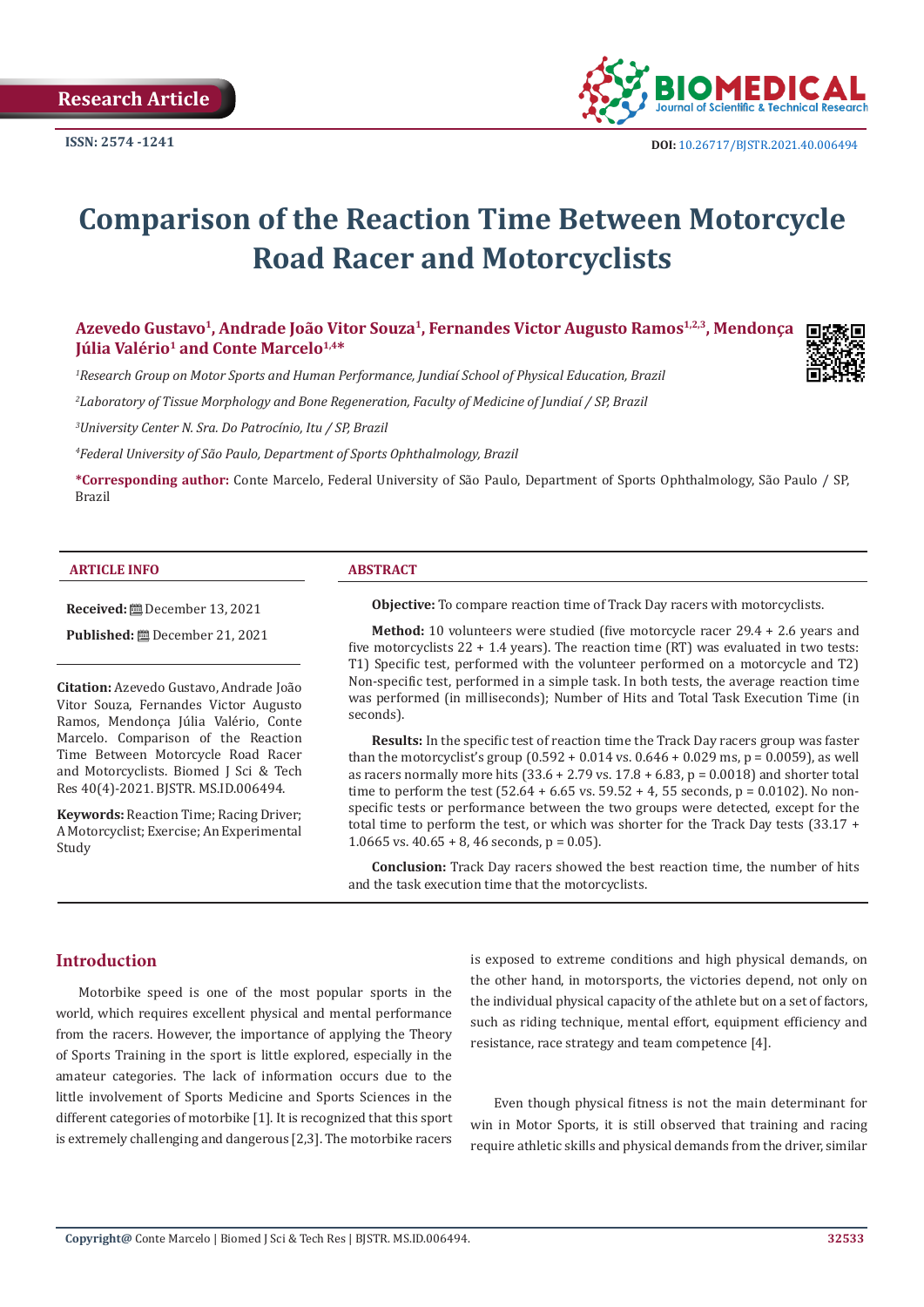to athletes in other sports [5]. In this sense, Ebben, et al. [6] point out that the aerobic resistance of racer drivers is similar to that of boxing, basketball, football, athletics, among others. Reaction Time (RT) is the time interval between the generation of visual, audible or tactile stimuli and motor action. This time revolves around values that correspond to milliseconds and depends on factors such as age, physical conditioning, cognitive level, emotional state and gender [7]. Although Reaction Time is related to genetic conditions, it is a sensory quality that can be trained. High-performance athletes can achieve a decrease of approximately 15% in reaction time due to years of training [8]. For the athlete to react to a stimulus, there is a latency period (just before muscle contraction begins), which is shorter or slower due to the quality of the processing of the reference by the central nervous system [7]. It is observed that the RT of elite athletes, is faster when compared to beginners or untrained [9].

According to Tønnessen, et al. [10], in a study comparing the reaction time of 1,319 world champions in the 100-meter dash category, it was observed that the RT of male athletes  $(0.166 \pm$ 0.030 seconds) was significantly lower than that of female athletes  $(0.176 \pm 0.034$  seconds). There was no relationship between RT and height. The best RT was obtained in the age group between 26 and 29 years old in males  $(0.150 \pm 0.017$  seconds) and athletes over 30 years old (0.153 ± 0.020 seconds). According to Sparrow, et al. [11], the type of training, testing and the modality practiced by the athlete can influence RT. Gélat, et al. [12] point out that the emotional and attention state interferes with RT, which can be faster, in motivating conditions and/or when the individual remains more attentive and slower, in situations of demotivation or depression. The neurosensory response is extremely important for Motor Sports racers, such as motorcycle race. Being that during races the racers receives different visual, auditory, tactile stimuli and the respective reception, transfer, processing and transfer of this information, in the shortest possible time, are essential for the performance during the competitions.

# **Objective**

To compare reaction time of Track Day racers with motorcyclists.

# **Method**

# **Sample Characteristics**

The accessibility sample consisted of 10 volunteers, who were divided into two groups with five individuals each: G1) Amateur Track Day racers 29.4 + 2.6 years old and G2) Motorcyclists, without experience in motorcycle competitions, with an average age of 22 + 1.4 years.

#### **Inclusion Criteria**

- **Motorbike racers:** participation in at least six Track Day races between 2018 and 2019; male; physically active; age over 18 years; signing the Free and Informed Consent Form (ICF).
- **Motorcyclists:** National Driver's License Category A; use of the motorcycle as a means of transportation at least four times a week between the years 2018 and 2019; male; physically active; age over 18 years; signing the Free and Informed Consent Form (ICF).

### **Exclusion Criteria**

Any type of injury that makes bodily movements impossible. Consumption of substances with caffeine two hours from the tests. Do not accept to participate in the research.

# **Ethical Procedures**

The research project was submitted to and approved by the Research Ethics Committee of the School of Physical Education of Jundiaí (Jundiaí, São Paulo/Brazil) Protocol Number 3.401.727 and all volunteers signed the IC to participate in the study.

### **Experimental Procedures**

To evaluate the Reaction Time, FITLIGHT® system was used, a device that allows the random activation of up to eight LEDs, wirelessly, according to the programming of the respective lighting time and activation time determined by the researcher, with the registration of the number of hits and reaction time in milliseconds. The equipment allows identifying, besides the Reaction Time, other variables such as several correct answers in the tasks as well as the total activity time. The equipment's different schedules have the potential to quantify Reaction Time, as well as to develop specific exercises or activities that simulate real movements during the specific movement of various sports.

The study volunteers underwent two tests performed sequentially to identify the Reaction Time: T1) specific test performed on a Honda CBR 600cc motorcycle, supported on a specific easel, where each rider and motorcyclist remained in the riding position responding to luminous signs of the LEDs that were positioned laterally (left and right side) at the height of the volunteer's eyes and two others on the ground beside the front tire, during the test the objective of turning the handlebar left or right or directing the left hand or right as the LEDs are being turned on randomly; T2) non-specific test, with the led's positioned in front of each individual on a bench, the objective being to direct the right or left hand to each random lighting of the led for the respective Reaction Time record. In the two tests, the respective positions of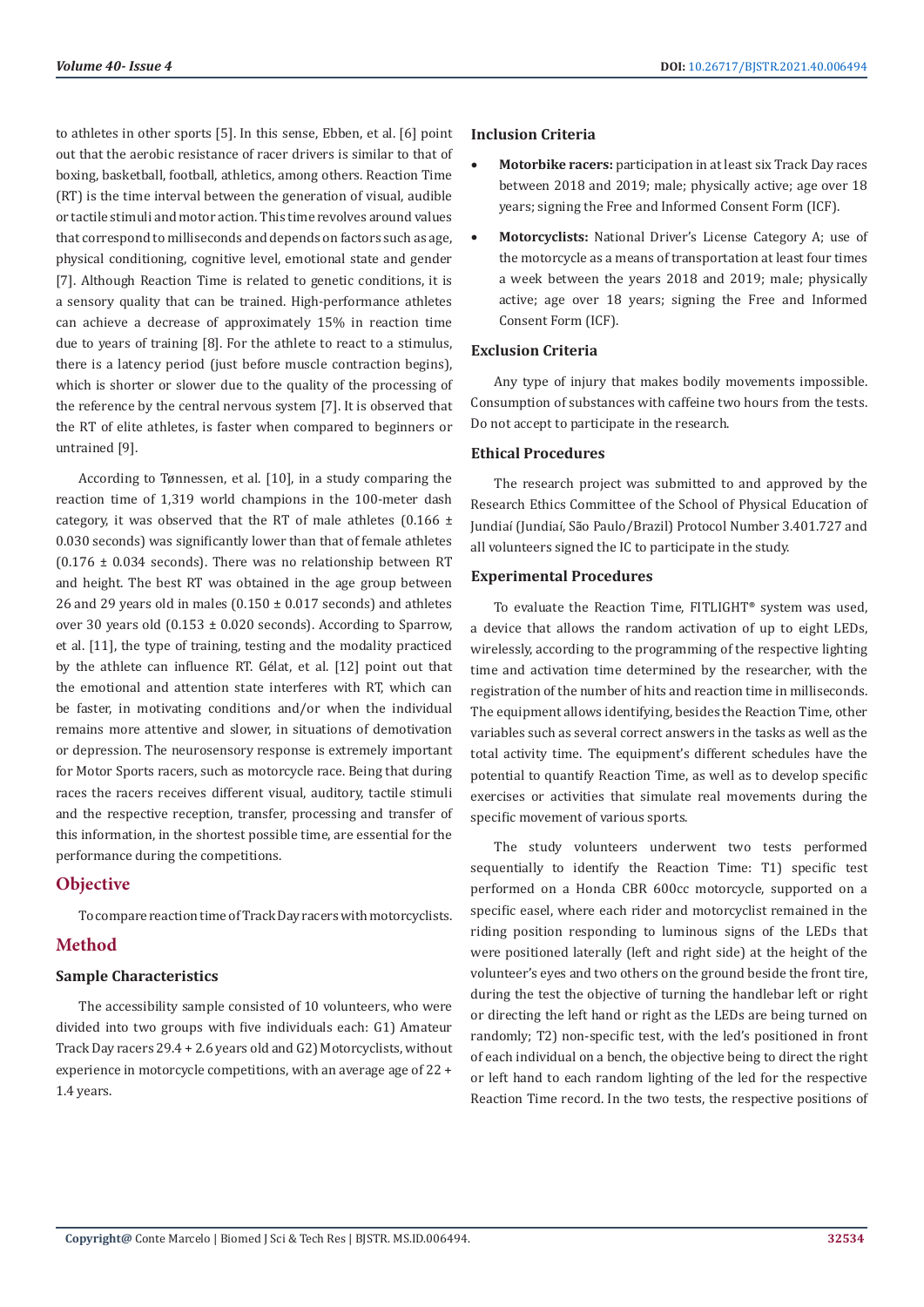the subjects were standardized. Each test has a total of 30 random LEDs, with an estimated time to complete each task of around thirty-five seconds. The variables obtained in each task were: average Reaction Time (in milliseconds), the number of hits and errors, that is, if the volunteer was able to respond to the stimulus in the time that the LEDs remained on (0.500 ms), as well as the total test run time.

#### **Data Analysis**

For comparison between moments, Student's t-test paired for variables with normal distribution was used, with Bonferroni's post-test adopting a 5% significance level for all analyzes. Using the Graph Pad software. The data were also presented descriptively in graphical and tabular form.

# **Results**



**Figure 1:** Comparison of Reaction Time in the specific test.



**Figure 2:** Comparison of Reaction Time in the general test.

Graphs 1-6 show the results obtained in the present study. It can be seen that in the specific test the Track Day racers performed better than the motorcyclists concerning the following variables: reaction time, number of hits and total time to perform the task.

However, in test 2 considered as a non-specific evaluation of the TR, there was no statistical difference in the variables studied, except in the total time to perform the task, which was significantly less in favor of the Track Day racers (Graphs 1-6).







**Figure 4:** Comparison of the number of hits in the general test.



**Figure 5:** Comparison of average total time to complete the specific test.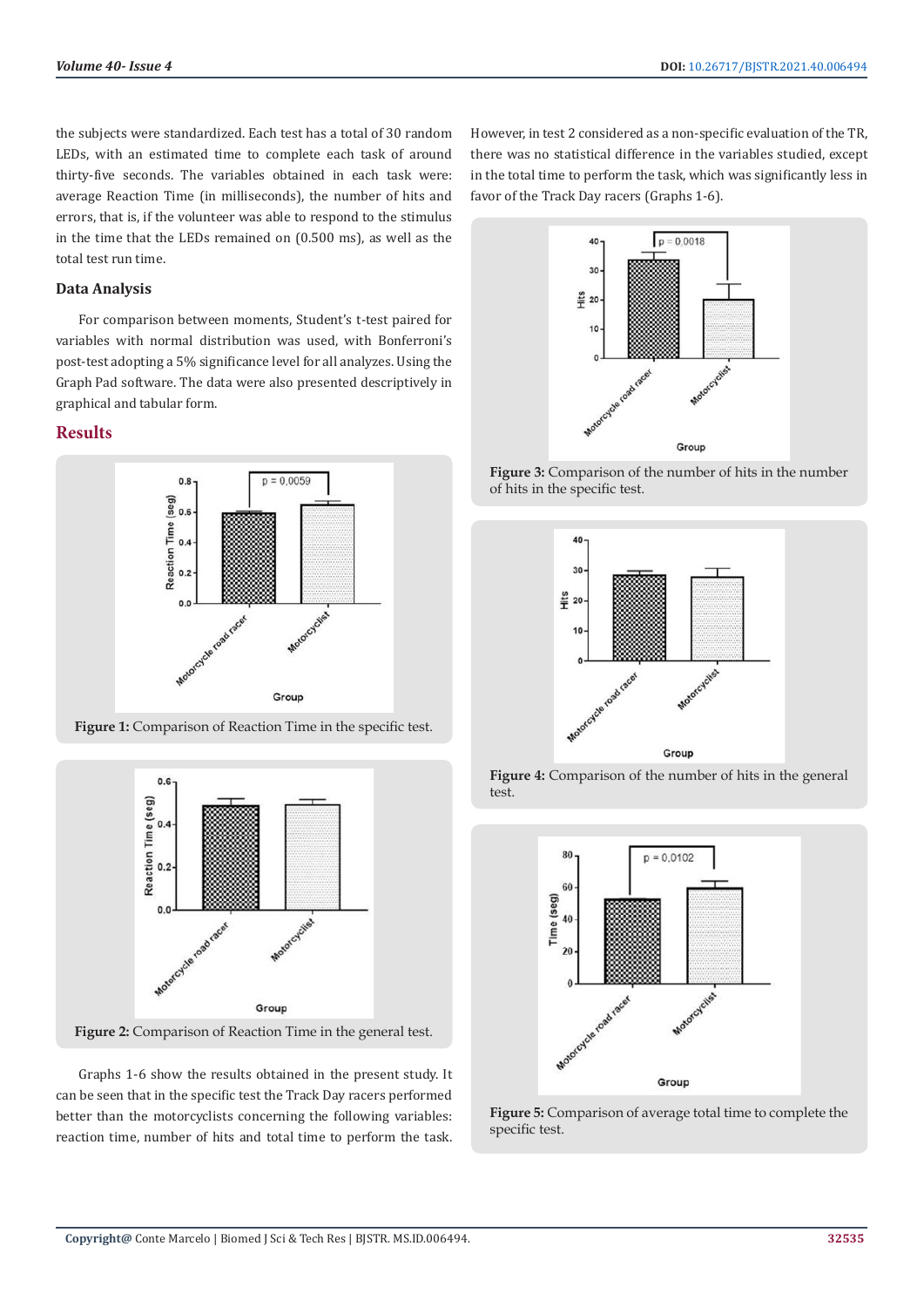

**Figure 6:** Comparison of average total time to complete the general test.

# **Discussion**

The identification of the reaction time levels of a sports modality must follow its characteristics and physiological influences in its execution. For Backman, et al. [13], in Motor Sports, the effect of driving the vehicle on the locomotor system and the muscular effort in its entirety during practice should be considered. In this sense, it can be inferred that in the motorbike the dynamic component of the modality is characterized by the great demand for body displacement during the practice, that is, use of the muscles of the trunk, abdomen and upper limbs for driving, acceleration, clutch control and motorcycle braking and use of the lower limbs together with the pelvic girdle muscles for positioning in curves, braking and downshifting. The static component is also observed, concerning the core and shoulder girdle muscles, and the modality is considered to have a vigorous level of physical effort, due to the high level of dehydration, above-average heart rate and high probability of falling and risk of collisions. In this sense, familiarity with the equipment during the specific test may be one of the reasons for the better performance of the racers compared to motorcyclists. However, Track Day racers did not train Reaction Time in their weekly exercise routine. Inferring that the best results obtained in the specific test are related to the practice of the sport, according to the principle of specificity [14].

Remaud, et al. [15] highlighted the demands for attention associated with postural control during Reaction Time and considered that both the focus of attention and the difficulty of a postural task are potential factors that influence RT. The authors evaluated thirteen young people in two tests that consisted of being as quiet as possible on a force platform in different postural conditions, while simultaneously performing a simple TR task. The difficulty of the postural task was handled by various combinations of three support bases (feet together, apart and single leg) and

two visual conditions (eyes open and closed). Participants were instructed to focus on balance or performance on RT, depending on the test session. Participants responded more quickly in all dualtask conditions by focusing on TR performance than on balance. The modified attention allocation index indicated that the participants' ability to modulate their allocation of attentional resources to respond positively to instruction was more pronounced in the most challenging postural condition. This can explain in our study, the better performance of Track Day racers in the task performed in the riding position and on a motorcycle of a similar model to the one that is usually used in their routines.

These results indicate that Track Day racers concerning the reactions on the motorcycle stand out from the racers, as expected due to the experience on the tracks and familiarity with the model of the motorcycle that was used as a reference for carrying out the tests. A similar result was observed in the study by Van Leeween, et al. [16], where racers drivers were better in all measures of reaction time compared to drivers. On the other hand, in the nonspecific test, the performance of the two groups of motorcyclists was equivalent, but with a noticeable difference in terms of the test execution time.

# **Practical Applications**

For a motorcyclist to participate in the Track Day, the racers don't need to have experience in racing tracks and/or to have taken a Riding Course and a motorcycle-specific preparation for competitions is also not necessary. Due to these facilities, many motorcyclists, even without the proper preparation to enter a racetrack, are attracted to participate in these races, in some cases with rented competition motorcycles. Our data showed that, for example, the Reaction Time of racers experienced in this type of event is higher than that of motorcyclists who, although experienced, never participated in Track Day. In this sense, the results of this study indicate that it is not enough for the rider alone have experience of daily use of motorcycles in traffic, as the specificity of the riding position seems to significantly interfere in the Reaction Time test. In this sense, it is suggested that motorcyclists who have never participated in Track Day should take courses and training before starting the practice. On the other hand, we suggest that the specific test protocol used in the present study to evaluate the Reaction Time can be used for the evaluation and/or training of motorbike racers.

# **Conclusion**

It was observed that the Track Day racers presented the best reaction time, number of hits and time of execution of the task than the racers in the specific test. However, in the non-specific reaction time test, there was no significant difference between the volunteers studied, except in the time of the test, where the Track Day racers were faster. These data contribute to reinforce the importance of